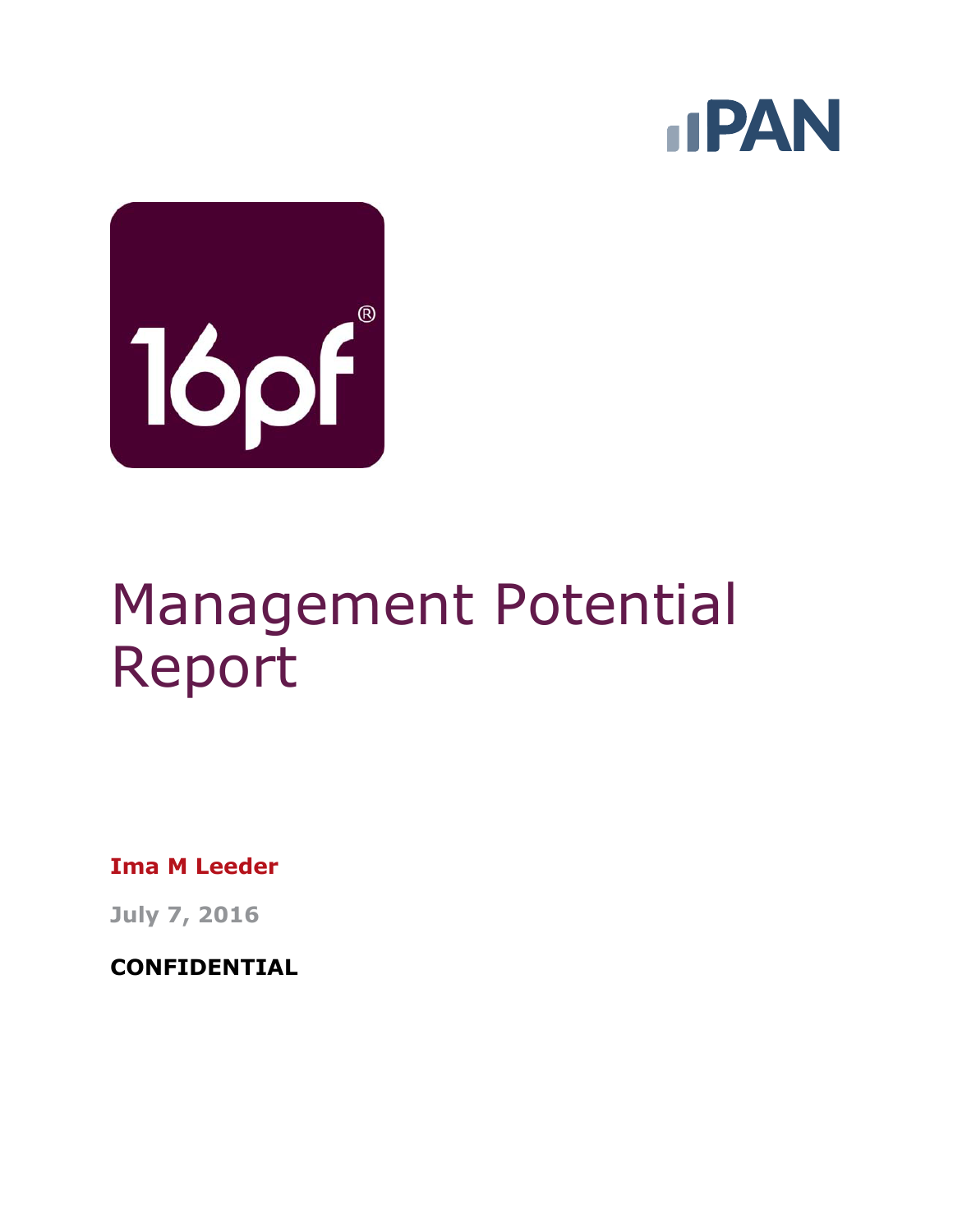## **Introduction**

The MPR focuses on personality issues related to management selection and development. This report is intended to be used in conjunction with professional judgment. The information in this report is confidential and the statements it contains should be viewed as hypotheses to be validated against other sources of data in the overall assessment process.

## **Leadership**

#### **Leadership Style**

In leading others, Ms. Leeder's most likely style would be characterized by tolerance and leniency. She is likely to adopt a permissive style of leading others. Ms. Leeder's manner of leadership may be characterized by the following behavior(s):

- She presents herself as relatively driven and she may become frustrated by problems or delays that others might consider minor.
- Ms. Leeder tends to react to circumstances and may feel overwhelmed in some stressful situations. It may be difficult for her to feel satisfied with herself.
- She tends to be shy and may hesitate to express herself, especially when among a group of people.

Based on Ms. Leeder's personality information, her overall leadership potential is predicted to be less than average. She may lack the self-assertion or resilience that typically characterizes those in positions of leadership and authority. Even so, individuals can affect group performance through means other than direct leadership.

#### **Evaluating Others**

Overall, Ms. Leeder's responses to the inventory suggest that she would be reasonably comfortable with the interpersonal nature of conducting face-to-face performance evaluations. In her appraisals, she tends to balance resoluteness with receptivity. There may be times when she adheres to her position, while at other times she may be open to another's perspective. A typical session is likely to be one of mutual exchange where both parties will have an opportunity to express their views.

## **Interacting with Others**

In general, Ms. Leeder shows about equal preference for activities involving social contact or those requiring individual effort. Ms. Leeder describes herself as somewhat private and personally guarded and she would tend to keep problems to herself. She tends to be shy in group settings and may hesitate to express opinions in such a forum. Ms. Leeder would usually be accepting and trusting of most people. She prefers to avoid conflict and eventually would accept the wishes of the majority.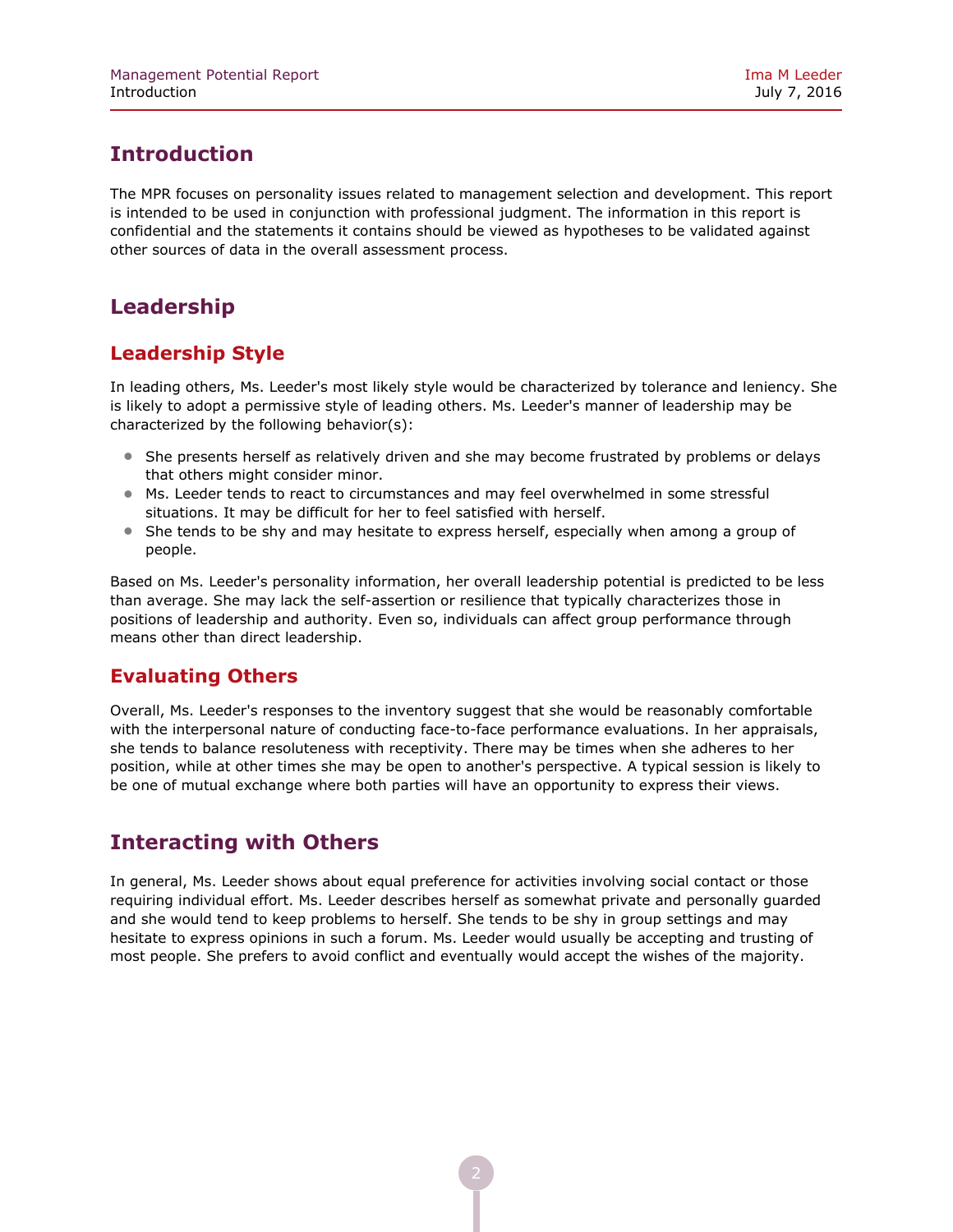## **Making Decisions**

Ms. Leeder's problem-solving ability is predicted to be above average. She is likely to assess and comprehend problems rapidly. Her level of creative initiative is predicted to be somewhat lower than average. This does not necessarily indicate a lack of creative ability, but may reflect on the extent of her willingness to take risks, her flexibility, or her resources. She may hesitate to initiate novel ideas, perhaps preferring tried-and-true solutions. Because she may be adept at problem solving, however, she probably can organize information from many diverse sources. She tends to be an open and receptive person, liking a variety of ideas and experiences. Rather than adhering to tradition, she may question established methods and remain open to the possibility of change.

## **Initiative**

## **Independence**

Ms. Leeder tends to be agreeable and cooperative and she probably prefers receiving directions or counsel. Moreover, this outlook for receiving guidance and support is likely to be accompanied by the following personal qualities:

- She may be especially hesitant to initiate contact and express her ideas in front of others.
- She tends to be receptive to change, and she might question established methods.
- In general, if she sees a job that needs to be done, she is likely to ask for suggestions before proceeding. She may be reluctant to tackle new projects on her own unless pressured to do so. Overall, she probably prefers to leave well enough alone and sidestep controversial issues.

#### **Dependability**

At times, Ms. Leeder may show the self-discipline and conscientiousness needed to meet her responsibilities. At other times, she may be less restrained, following her own wishes. If given the opportunity, she follows directions and instructions well and can usually be depended upon to do a good job, once the work has been defined and it is clear what her responsibilities are.

## **Personal Adjustment**

At the present time, Ms. Leeder presents herself as more anxious than most people. This could either reflect a normal reaction to current circumstances or a characteristic style of being worried, reactive, or uneasy. It might be an appropriate topic for further exploration. If Ms. Leeder can channel this energy, however, it can serve as a motivator for self-improvement or change. She may lack confidence in her own abilities. Specifically, the degree of emotional adjustment shown by Ms. Leeder is typical of most adults. That is, most of the time she faces challenges with personal resolve, but in very demanding situations, she may be reactive or upset.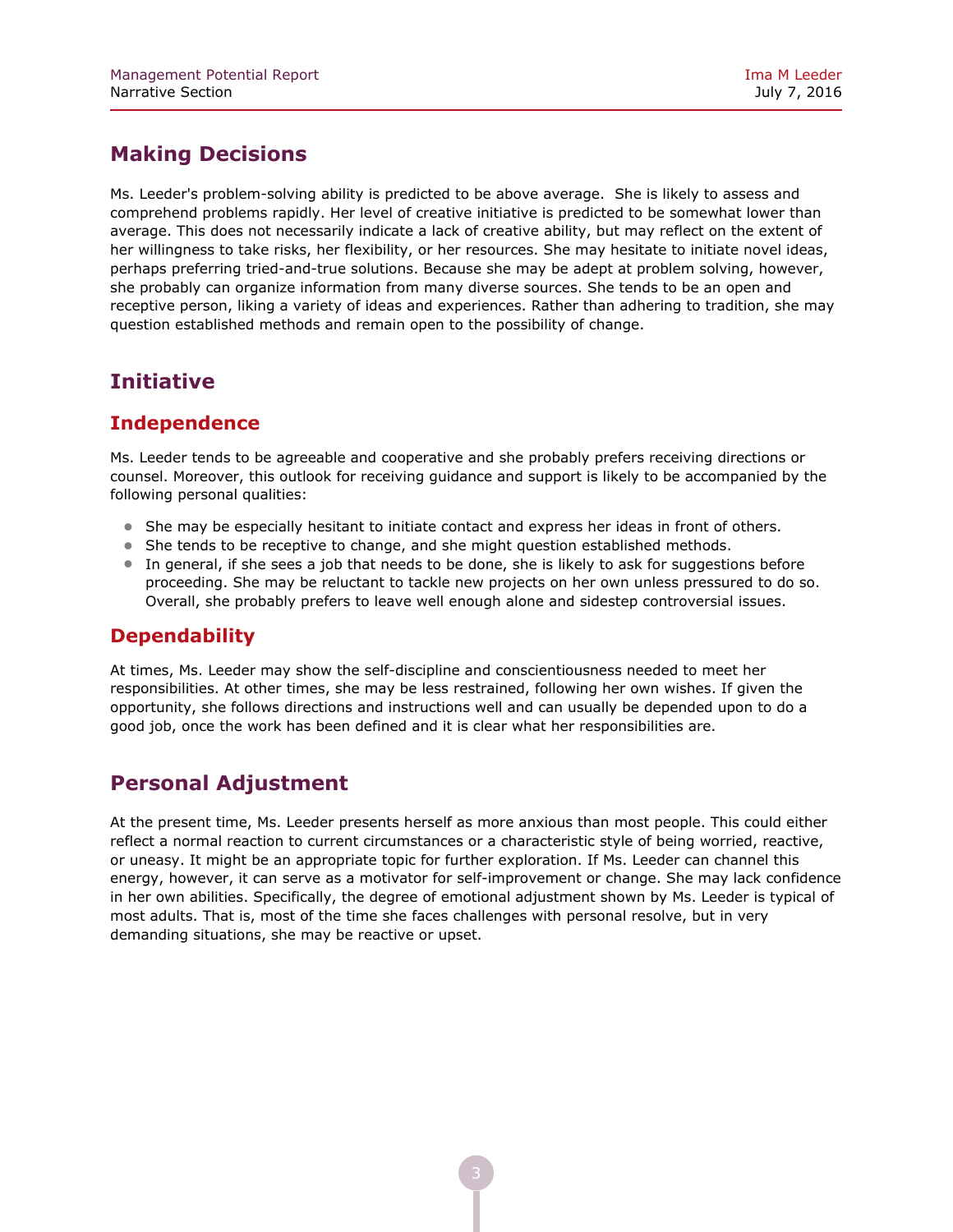



# Management Potential Report

Score Summary Pages

**Ima M Leeder**

**July 7, 2016**

**CONFIDENTIAL**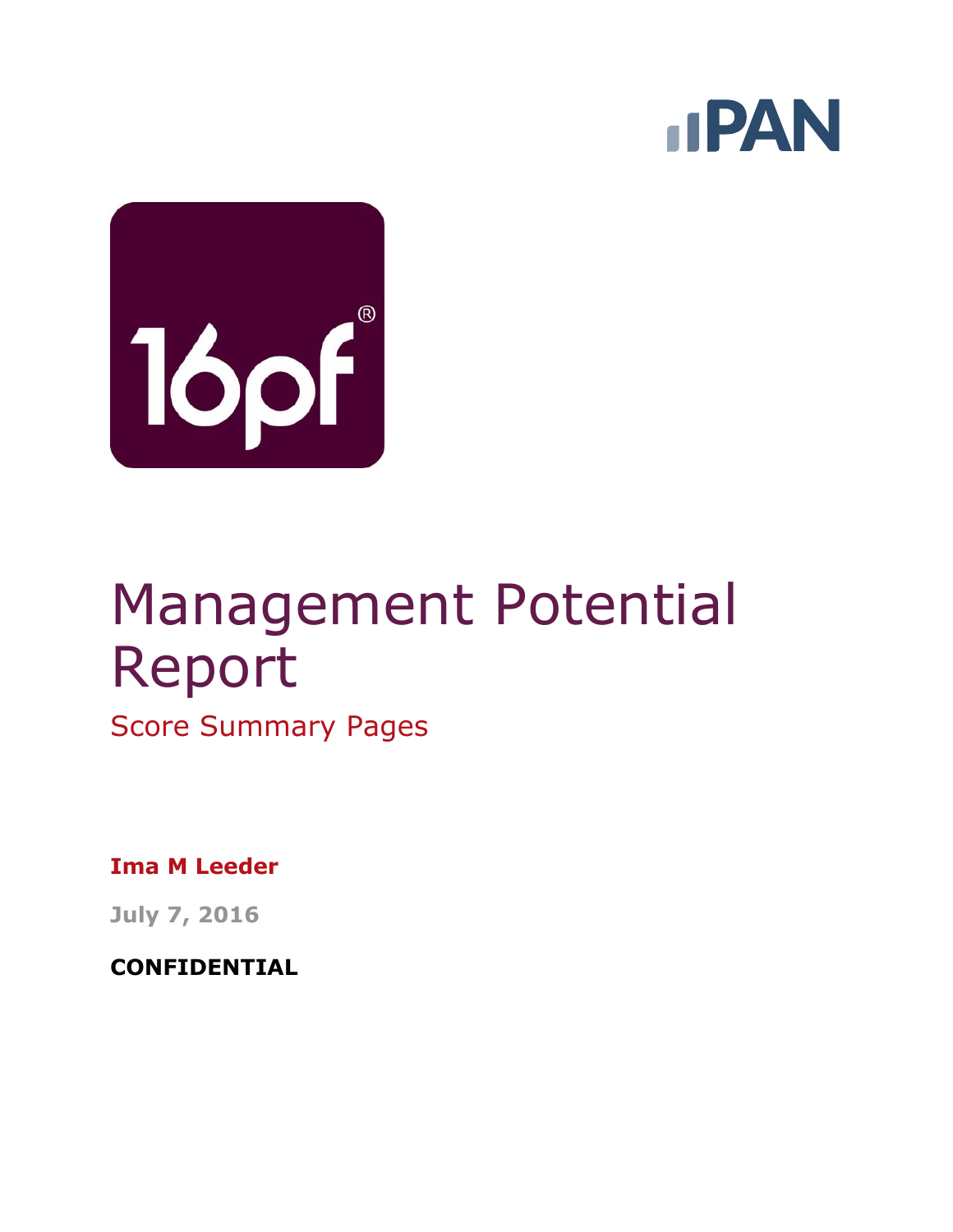## **Introduction**

The MPR focuses on personality issues related to management selection and development. This report is intended to be used in conjunction with professional judgment. The information in this report is confidential and the statements it contains should be viewed as hypotheses to be validated against other sources of data in the overall assessment process.

## **Score Summary**

#### **This score summary is intended to be used by qualified professionals only.**

It should be interpreted in light of the specific needs and priorities identified within the organizational setting. These pages should be maintained in a secure file.

#### **Leadership**



#### **Interacting with Others**

|                 |                | ∍ | з | ⊿ | 5 | 6 | 8 | 9 | 10 | <b>Sten</b> |
|-----------------|----------------|---|---|---|---|---|---|---|----|-------------|
| Extraversion    |                |   |   |   |   |   |   |   |    | 4.5         |
| Warmth          | A              |   |   |   |   |   |   |   |    | 5.0         |
| Liveliness      | F              |   |   |   |   |   |   |   |    | 5.0         |
| Social Boldness | н              |   |   |   |   |   |   |   |    | 2.0         |
| Self-Reliance   | Q <sub>2</sub> |   |   |   |   |   |   |   |    | 4.0         |
| Privateness     | N              |   |   |   |   |   |   |   |    | 7.0         |
|                 |                |   |   |   |   |   |   |   |    |             |

#### **Making Decisions**

|                  |   |  | ∍ | 2 | 5 | 6 | ⇁ | 8 | 9 | 1 O | <b>Sten</b> |
|------------------|---|--|---|---|---|---|---|---|---|-----|-------------|
| Reasoning        | B |  |   |   |   |   |   |   |   |     | 9.0         |
| Creativity       |   |  |   |   |   |   |   |   |   |     | 2.5         |
| Tough-Mindedness |   |  |   |   |   |   |   |   |   |     | 4.1         |
| Sensitivity      |   |  |   |   |   |   |   |   |   |     | 8.0         |
| Abstractedness   | м |  |   |   |   |   |   |   |   |     | 4.0         |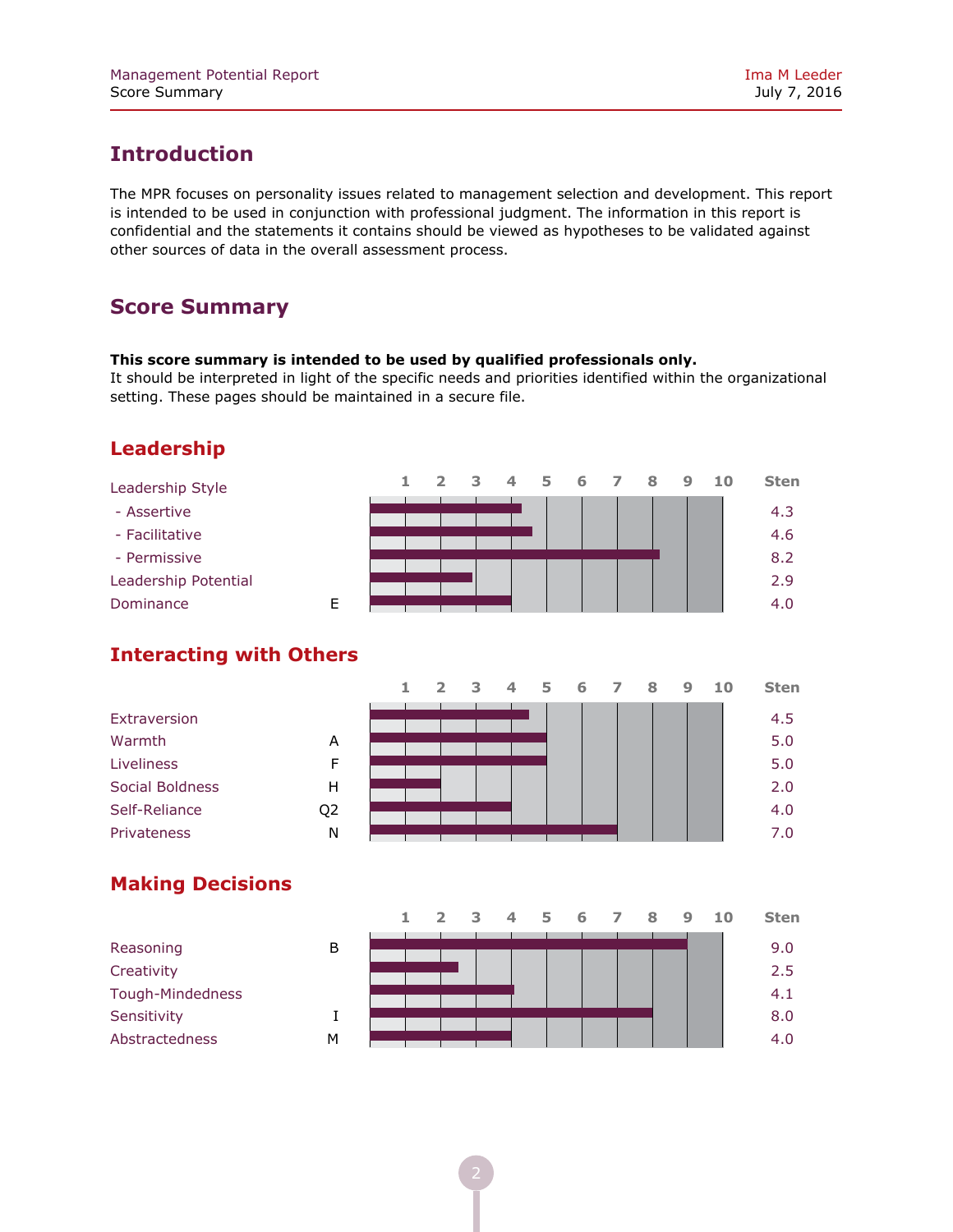## **Initiative**

|                    |    |  | २ | $\overline{\mathbf{A}}$ | 5. | 6 | 8 | 9 | 10 | <b>Sten</b> |
|--------------------|----|--|---|-------------------------|----|---|---|---|----|-------------|
| Independence       |    |  |   |                         |    |   |   |   |    | 3.7         |
| Openness to Change | Q1 |  |   |                         |    |   |   |   |    | 7.0         |
| Rule-Consciousness | G  |  |   |                         |    |   |   |   |    | 7.0         |
| Perfectionism      | Q3 |  |   |                         |    |   |   |   |    | 5.0         |
| Self-Control       |    |  |   |                         |    |   |   |   |    | 6.4         |
|                    |    |  |   |                         |    |   |   |   |    |             |

## **Personal Adjustment**

|                             |    |  | $\overline{ }$ | $\overline{\mathbf{z}}$ | $\Delta$ | 5 | 6 | 8 | 9 | 10 | <b>Sten</b> |
|-----------------------------|----|--|----------------|-------------------------|----------|---|---|---|---|----|-------------|
| Anxiety                     |    |  |                |                         |          |   |   |   |   |    | 7.6         |
| <b>Emotional Adjustment</b> |    |  |                |                         |          |   |   |   |   |    | 3.6         |
| <b>Emotional Stability</b>  | C  |  |                |                         |          |   |   |   |   |    | 3.0         |
| Vigilance                   |    |  |                |                         |          |   |   |   |   |    | 4.0         |
| Apprehension                | O  |  |                |                         |          |   |   |   |   |    | 7.0         |
| Tension                     | Q4 |  |                |                         |          |   |   |   |   |    | 8.0         |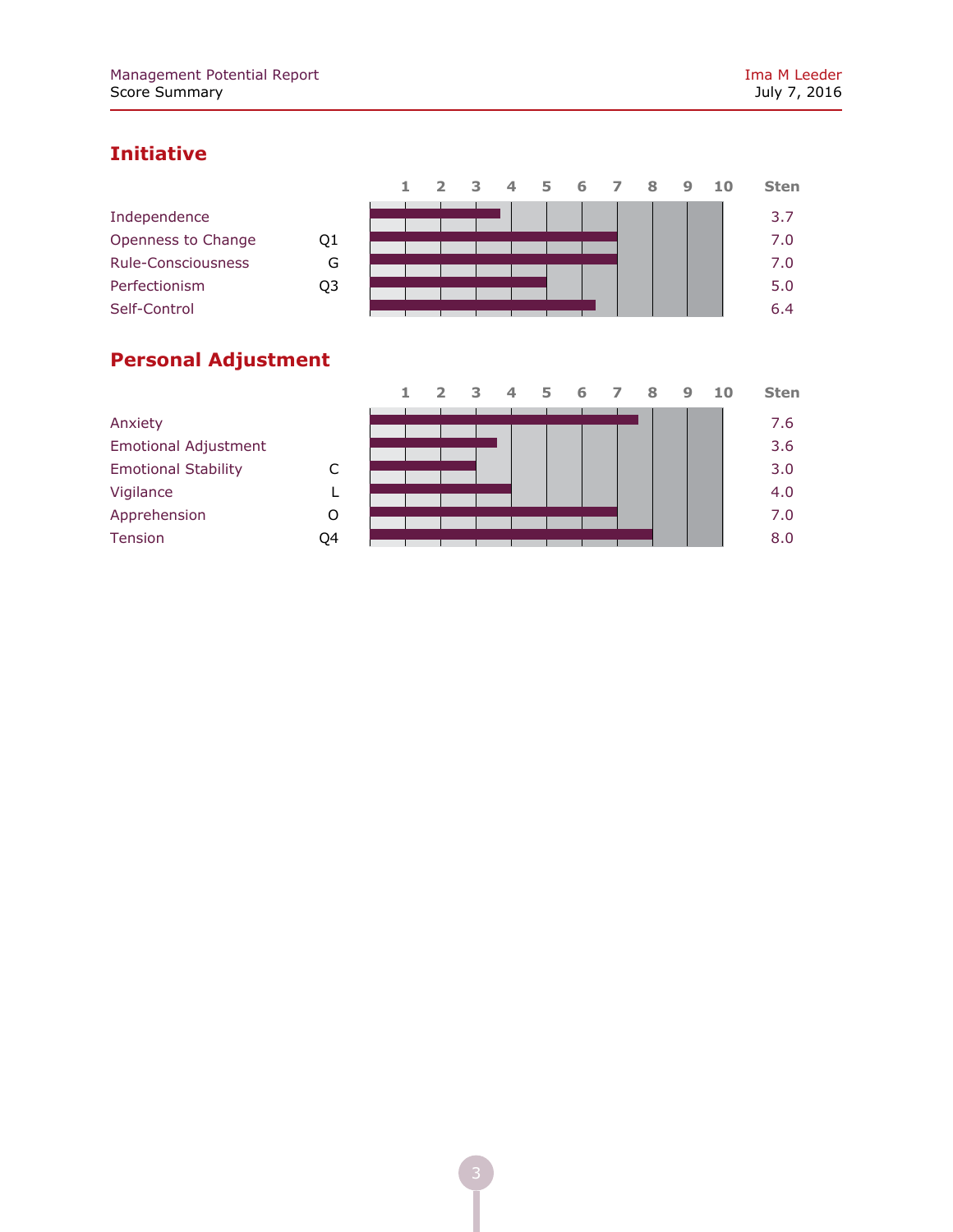## **Response Style Indices**

| <b>Impression Management</b> | 10 <sub>1</sub> | Within expected range |
|------------------------------|-----------------|-----------------------|
| Infrequency                  | $\Omega$        | Within expected range |
| Acquiescence                 | 62              | Within expected range |

All response style indices are within the normal range.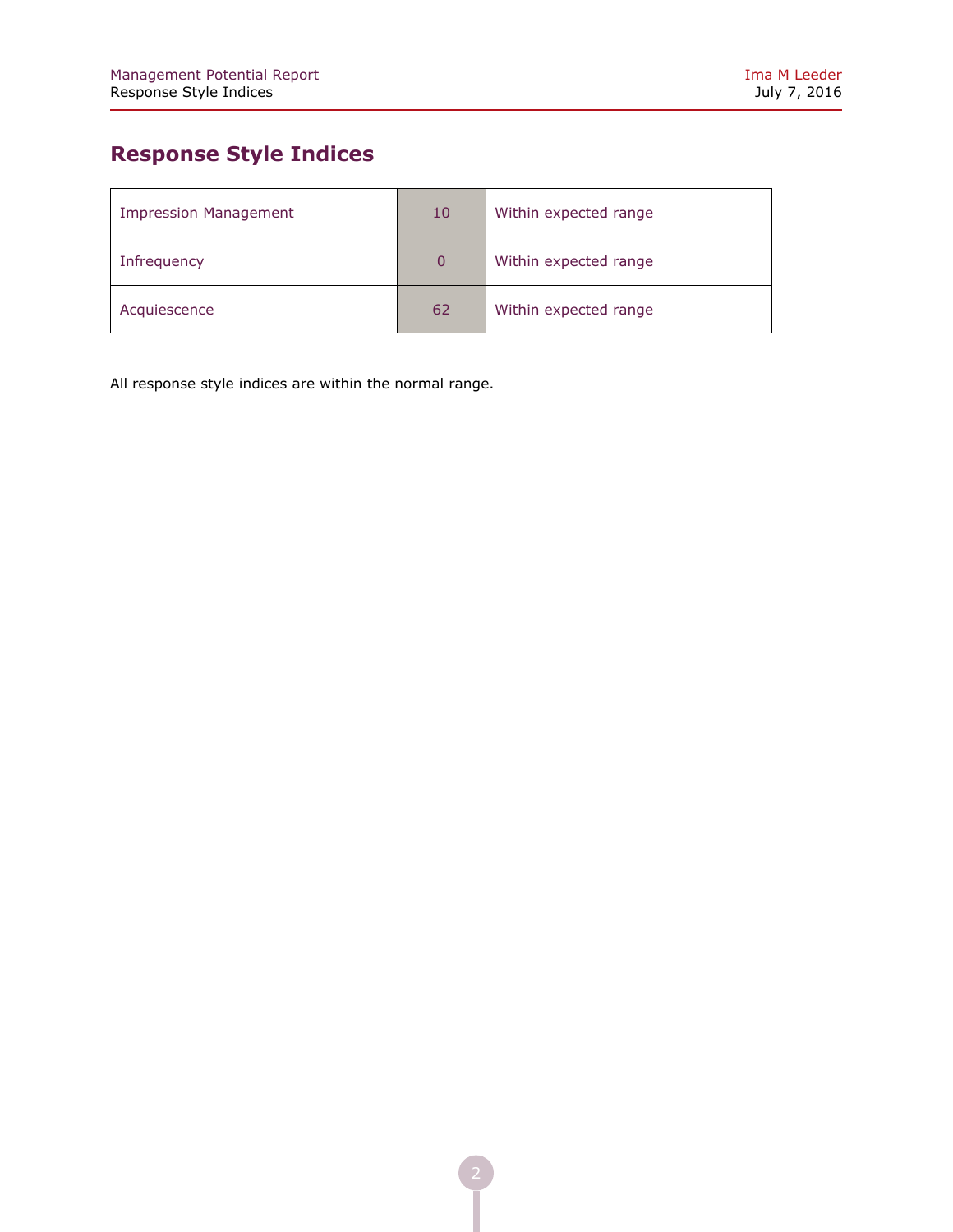### **Item Summary**

This page of 16PF scores is intended for qualified professionals only. Data on this page should be treated with utmost confidentiality.

#### **Item Responses**

|                |                | 27<br>28 | $\mathsf{C}$<br>a | 55<br>56 | a<br>a       | 83<br>84 | C<br>a | 111<br>112 | $\mathsf{C}$<br>$\mathsf{C}$ | 139<br>140 | a<br>$\mathsf{C}$ | 167a<br>168a |  |
|----------------|----------------|----------|-------------------|----------|--------------|----------|--------|------------|------------------------------|------------|-------------------|--------------|--|
| $\mathbf{1}$   |                | 29       | C                 | 57       |              | 85       |        | 113        | a                            | 141        | a                 | 169a         |  |
|                | a              |          |                   |          | a            |          | a      |            |                              |            |                   |              |  |
| $\overline{2}$ | a              | 30       | a                 | 58       | a            | 86       | C      | 114        | a                            | 142        | $\mathsf{C}$      | 170 c        |  |
| 3              | a              | 31       | Ċ                 | 59       | Ċ            | 87       | a      | 115        | a                            | 143        | a                 |              |  |
| $\overline{4}$ | C              | 32       | a                 | 60       | $\mathsf{C}$ | 88       | a      | 116        | a                            | 144        | $\mathsf{C}$      | 171a         |  |
| 5              | a              | 33       | a                 | 61       | a            | 89       | Ċ      | 117        | a                            | 145        | $\mathsf{C}$      | 172 c        |  |
| 6              | a              | 34       | a                 | 62       | a            | 90       | a      | 118        | $\mathsf{C}$                 | 146        | $\mathsf{C}$      | 173 a        |  |
| $\overline{7}$ | a              | 35       | Ċ                 | 63       | a            | 91       | Ċ      | 119        | $\mathsf{C}$                 | 147        | $\mathsf{C}$      | 174a         |  |
| 8              | Ċ              | 36       | a                 | 64       | a            | 92       | a      | 120        | a                            | 148        | a                 | 175 c        |  |
| 9              | C              | 37       | a                 | 65       | a            | 93       | a      | 121        | $\mathsf C$                  | 149        | a                 | 176 a        |  |
| 10             | a              | 38       | a                 | 66       | C            | 94       | C      | 122        | a                            | 150        | a                 | 177 b        |  |
| 11             | Ċ              | 39       | a                 | 67       | a            | 95       | Ċ      | 123        | a                            | 151        | $\mathsf{C}$      | 178 c        |  |
| 12             | $\overline{C}$ | 40       | a                 | 68       | a            | 96       | a      | 124        | $\mathsf{C}$                 | 152        | a                 | 179 c        |  |
| 13             | $\mathsf{C}$   | 41       | a                 | 69       | a            | 97       | a      | 125        | a                            | 153        | $\mathsf{C}$      | 180 с        |  |
| 14             | $\mathsf{C}$   | 42       |                   | 70       | a            | 98       | C      | 126        | a                            | 154 c      |                   | 181 b        |  |
|                |                |          | a                 |          |              |          |        |            |                              |            |                   |              |  |
| 15             | $\overline{C}$ | 43       | a                 | 71       | a            | 99       | a      | 127        | a                            | 155        | a                 | 182 b        |  |
| 16             | a              | 44       | a                 | 72       | Ċ            | 100      | a      | 128        | $\mathsf{C}$                 | 156        | a                 | 183 b        |  |
| 17             | a              | 45       | a                 | 73       | Ċ            | 101      | a      | 129        | $\mathsf{C}$                 | 157        | a                 | 184 b        |  |
| 18             | Ċ              | 46       | a                 | 74       | a            | 102      | a      | 130        | a                            | 158        | a                 | 185 b        |  |
| 19             | a              | 47       | a                 | 75       | a            | 103 c    |        | 131        | a                            | 159        | $\mathsf{C}$      |              |  |
| 20             | Ċ              | 48       | C                 | 76       | a            | 104a     |        | 132        | a                            | 160 с      |                   |              |  |
| 21             | $\overline{C}$ | 49       | a                 | 77       | a            | 105      | a      | 133        | $\mathsf{C}$                 | 161 c      |                   |              |  |
| 22             | a              | 50       | a                 | 78       | a            | 106 с    |        | 134        | $\mathsf{C}$                 | 162 c      |                   |              |  |
| 23             |                | 51       |                   | 79       |              | 107      |        | 135        |                              | 163a       |                   |              |  |
|                | a              |          | Ċ                 |          | a            |          | a      | 136        | $\mathsf{C}$                 |            |                   |              |  |
| 24             | C              | 52       | $\mathsf{C}$      | 80       | a            | 108      | a      |            | a                            | 164 с      |                   |              |  |
| 25             | a              | 53       | a                 | 81       | a            | 109      | a      | 137        | $\mathsf{C}$                 | 165 c      |                   |              |  |
| 26             | a              | 54       | a                 | 82       | Ċ            | 110a     |        | 138        | $\mathsf{C}$                 | 166 с      |                   |              |  |

## **Summary Statistics**

| Number of a-responses<br>Number of b-responses<br>Number of c-responses<br>Number of missing responses |    |            |  |  |       |   | $= 106$ out of 170 (62%)<br>$= 0$ out of 170 (0%)<br>$= 64$ out of 170 (38%)<br>$= 0$ out of 185 (0%) |   |  |  |         |  |    |              |
|--------------------------------------------------------------------------------------------------------|----|------------|--|--|-------|---|-------------------------------------------------------------------------------------------------------|---|--|--|---------|--|----|--------------|
| Factor                                                                                                 |    |            |  |  |       |   | A B C E F G H I L M N O Q1 Q2 Q3 Q4 IM IN AC                                                          |   |  |  |         |  |    |              |
| Raw Scores                                                                                             |    | 14 15 8 10 |  |  | 10 20 |   | 0 20 6 2 16 16 22                                                                                     |   |  |  | 2 12 18 |  | 10 | $0 \quad 62$ |
| Missing Items                                                                                          | O. |            |  |  |       | 0 | - 0                                                                                                   | 0 |  |  |         |  |    |              |

This report was processed using 16PF Fifth Edition Questionnaire combined-sex norms. OSP (3.0)